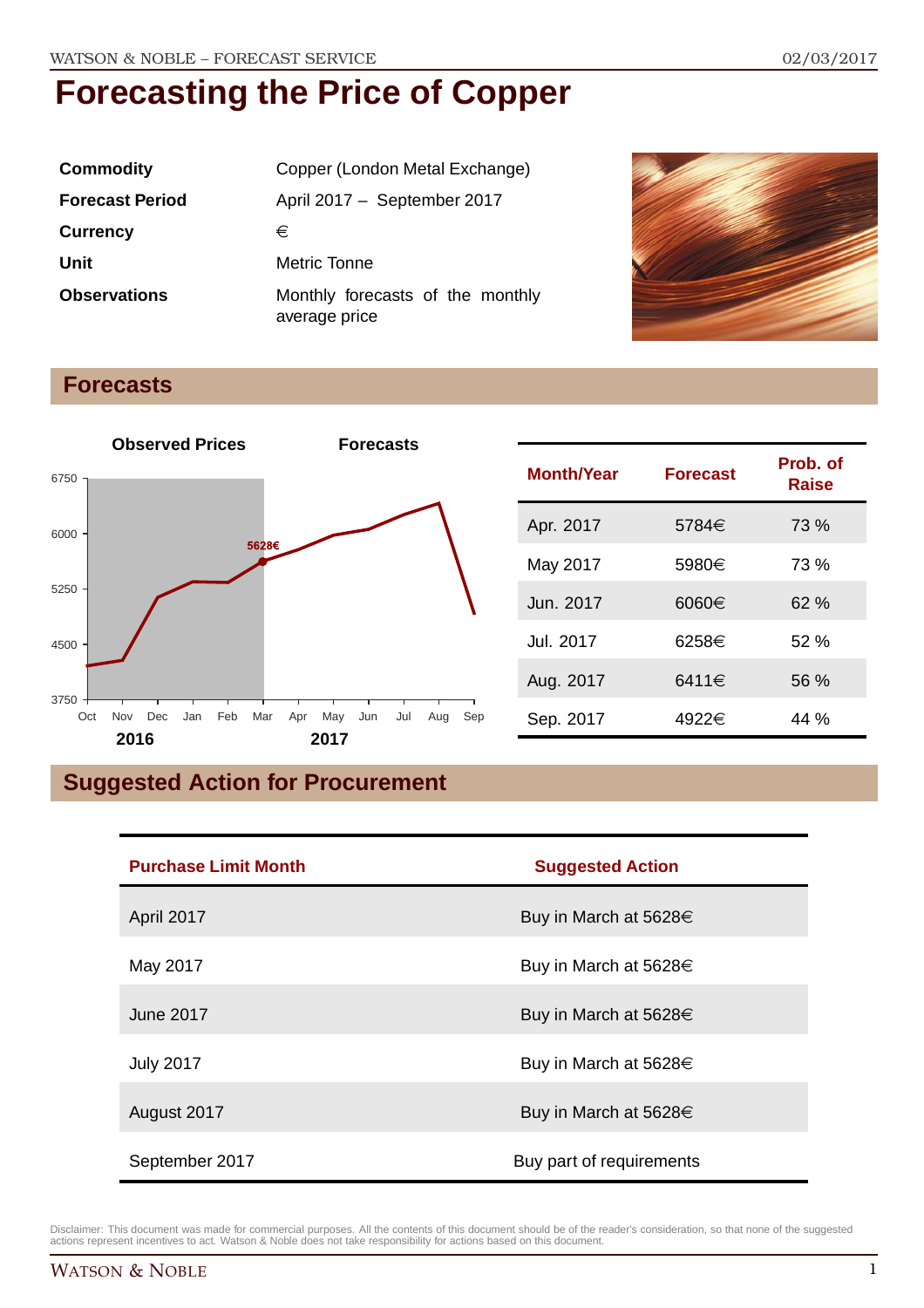## **Impact Analysis: One Month Forecast**



Our algorithm forecasts a higher price of Copper in one month: it is expectable that the price increases 2.77% from  $5628 \in$  to  $5784 \in$  until the beginning of April.

## **Indices of Factors**



#### **Interpretation**

- **Increase of Supply**: Negative pressure of the Supply index
- **Increase of Demand**: Positive pressure of the Demand index
- **Positive pressure of the index of Copper**
- Slightly positive pressure of the index of variables representing the market upstream
- **Positive pressure of the index of variables represent**ing the market downstream
- **•** Positive pressure of the financial index
- **Positive pressure of other commodities and other fac**tors
- Focus on South Korea, Germany, and Australia

### **Impact per Country**

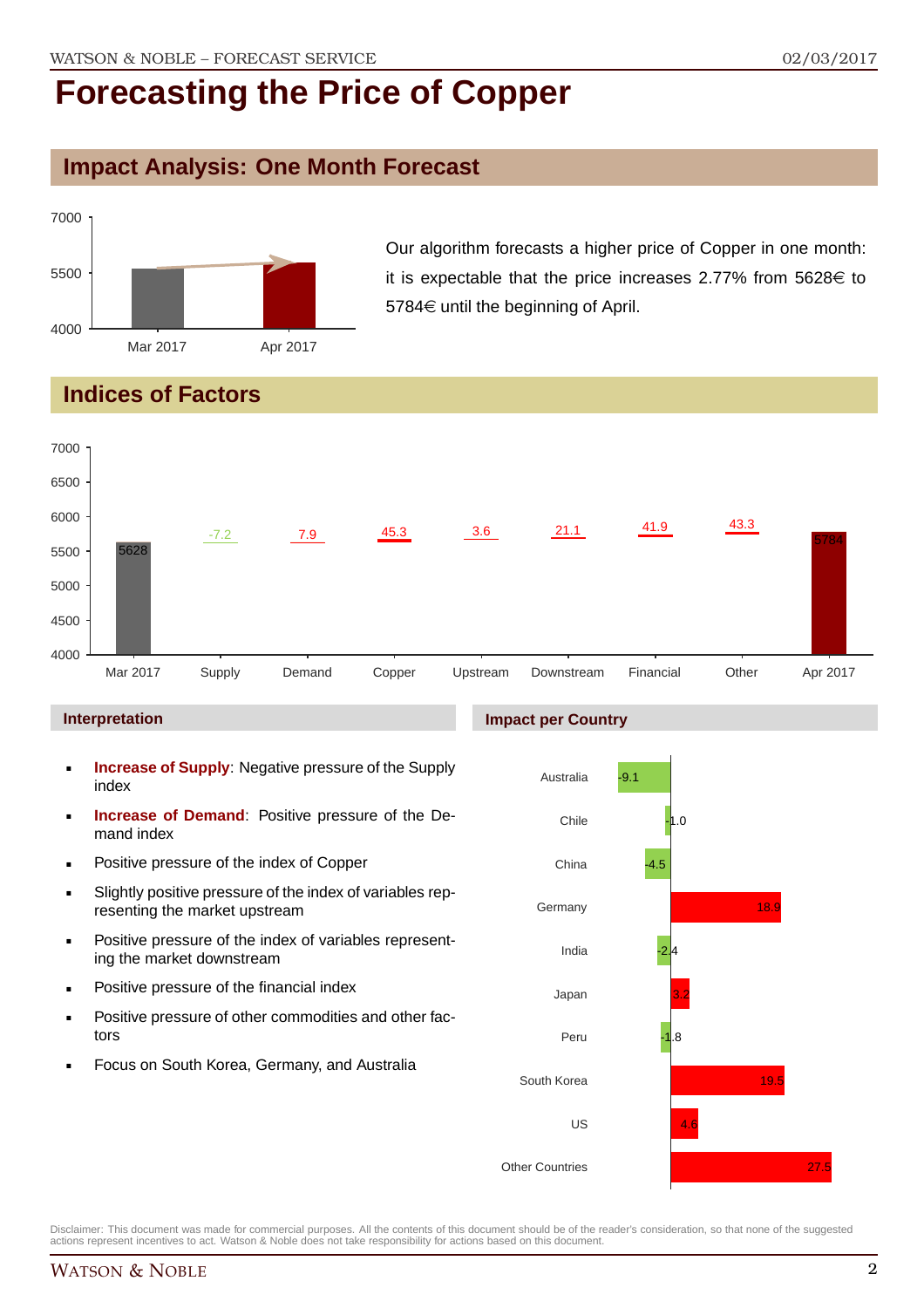## **Impact Analysis: Two Months Forecast**



Our algorithm forecasts a higher price of Copper in two months: it is expectable that the price increases 6.24% from  $5628 \in$  to 5980 $\in$  until the beginning of May.

## **Indices of Factors**



#### **Interpretation**

- **Decrease of Supply**: Positive pressure of the Supply index
- **Considerable increase of Demand**: Positive pressure of the Demand index
- **Considerably negative pressure of the index of Copper**
- Slightly positive pressure of the index of variables representing the market upstream
- Positive pressure of the index of variables representing the market downstream
- **Considerably positive pressure of the financial index**
- Positive pressure of other commodities and other factors
- Focus on Finland, US, and Mexico



Disclaimer: This document was made for commercial purposes. All the contents of this document should be of the reader's consideration, so that none of the suggested actions represent incentives to act. Watson & Noble does not take responsibility for actions based on this document.

### WATSON & NOBLE 3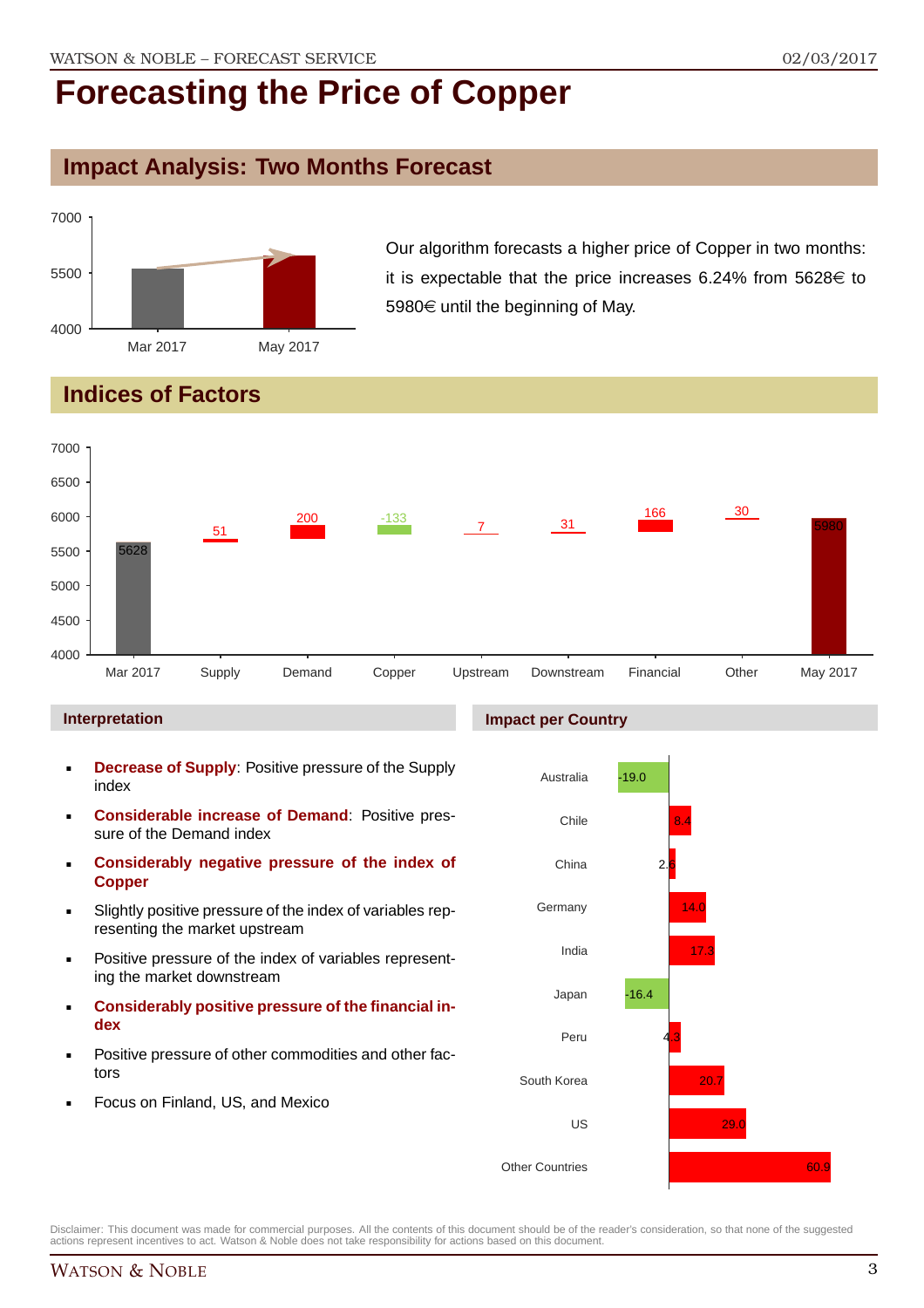## **Impact Analysis: Three Months Forecast**



Our algorithm forecasts a higher price of Copper in three months: it is expectable that the price increases 7.66% from  $5628 \in$  to  $6060 \in$  until the beginning of June.

## **Indices of Factors**



#### **Interpretation**

- **Decrease of Supply**: Positive pressure of the Supply index
- **Decrease of Demand**: Negative pressure of the Demand index
- **Considerably positive pressure of the index of Copper**
- Slightly positive pressure of the index of variables representing the market upstream
- Positive pressure of the index of variables representing the market downstream
- **Considerably positive pressure of the financial index**
- Positive pressure of other commodities and other factors
- Focus on Finland, South Korea, and India

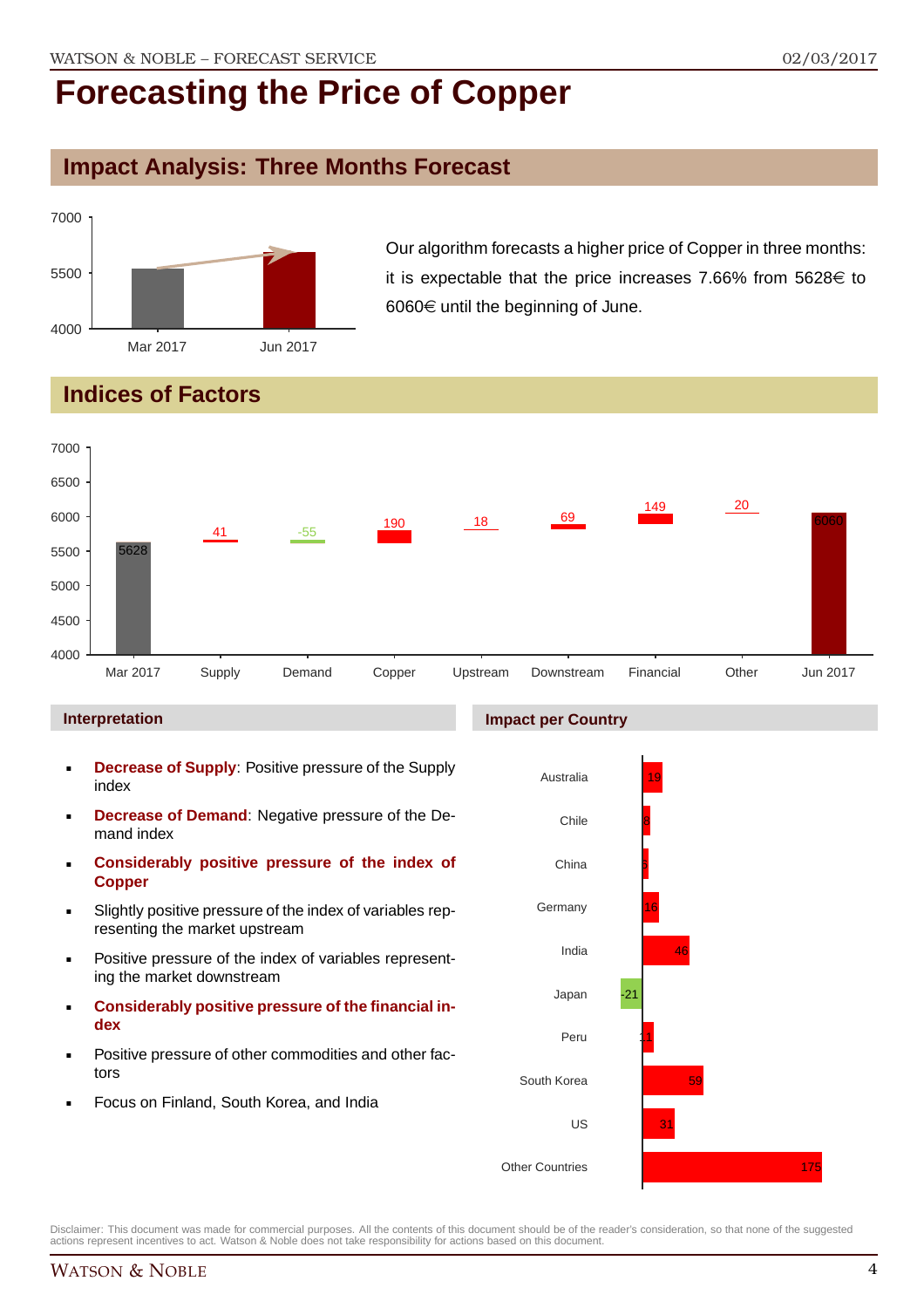## **Impact Analysis: Four Months Forecast**



Our algorithm forecasts a higher price of Copper in four months: it is expectable that the price increases 11.19% from  $5628 \in$  to  $6258 \in$  until the beginning of July.

## **Indices of Factors**



**Impact per Country**

#### **Interpretation**

- **Considerable decrease of Supply**: Positive pressure of the Supply index
- **Considerable increase of Demand**: Positive pressure of the Demand index
- **Considerably negative pressure of the index of Copper**
- Positive pressure of the index of variables representing the market upstream
- Positive pressure of the index of variables representing the market downstream
- **Considerably positive pressure of the financial index**
- Slightly positive pressure of other commodities and other factors
- Focus on Finland, South Korea, and India

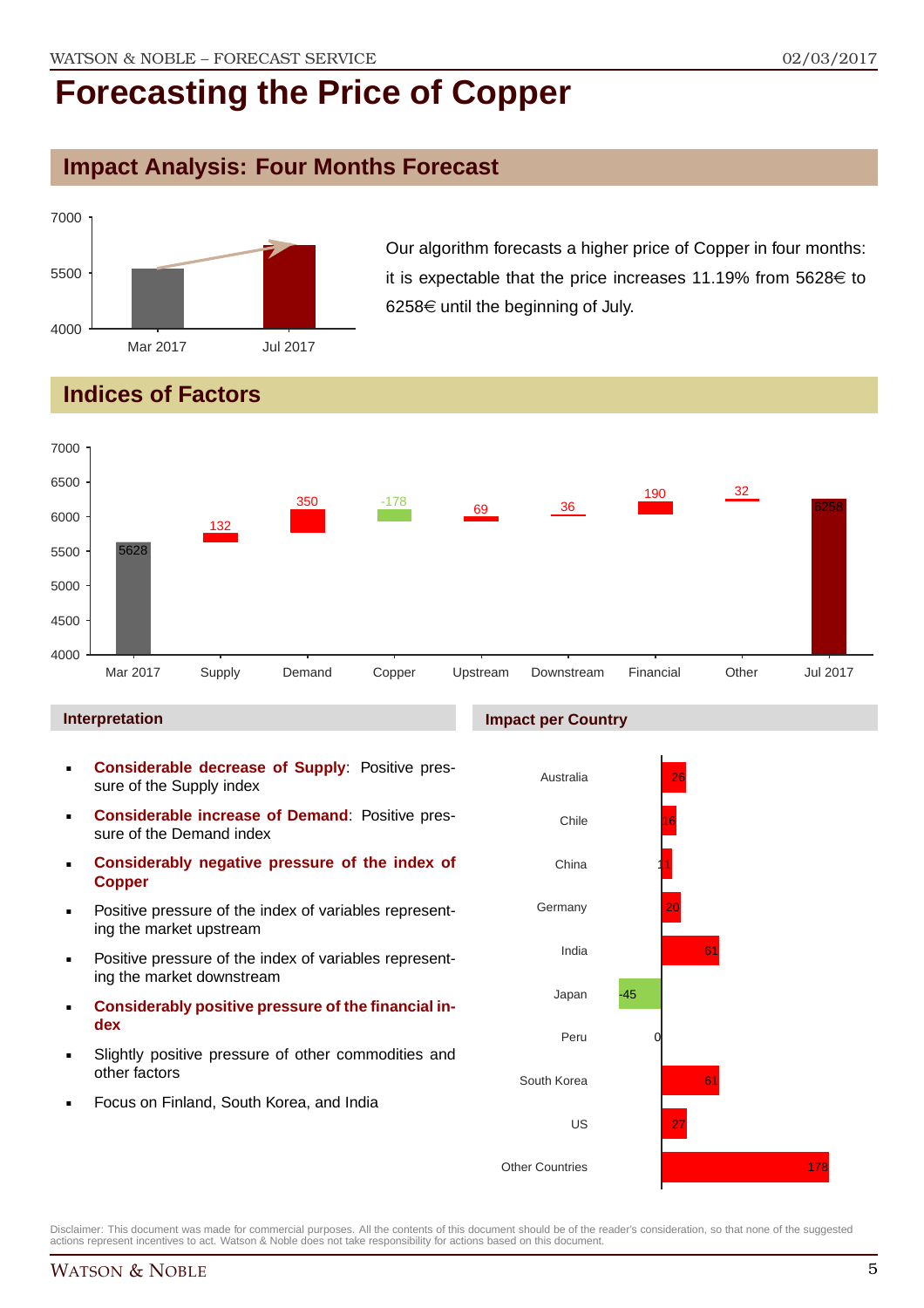## **Impact Analysis: Five Months Forecast**



Our algorithm forecasts a higher price of Copper in five months: it is expectable that the price increases 13.92% from  $5628 \in$  to 6411 $\in$  until the beginning of August.

## **Indices of Factors**



#### **Interpretation**

- **Considerable decrease of Supply**: Positive pressure of the Supply index
- **Considerable increase of Demand**: Positive pressure of the Demand index
- **Negative pressure of the index of Copper**
- **Positive pressure of the index of variables represent**ing the market upstream
- **Positive pressure of the index of variables represent**ing the market downstream
- **Considerably positive pressure of the financial index**
- Positive pressure of other commodities and other factors
- Focus on Finland, China, and India

#### **Impact per Country**



Disclaimer: This document was made for commercial purposes. All the contents of this document should be of the reader's consideration, so that none of the suggested actions represent incentives to act. Watson & Noble does not take responsibility for actions based on this document.

410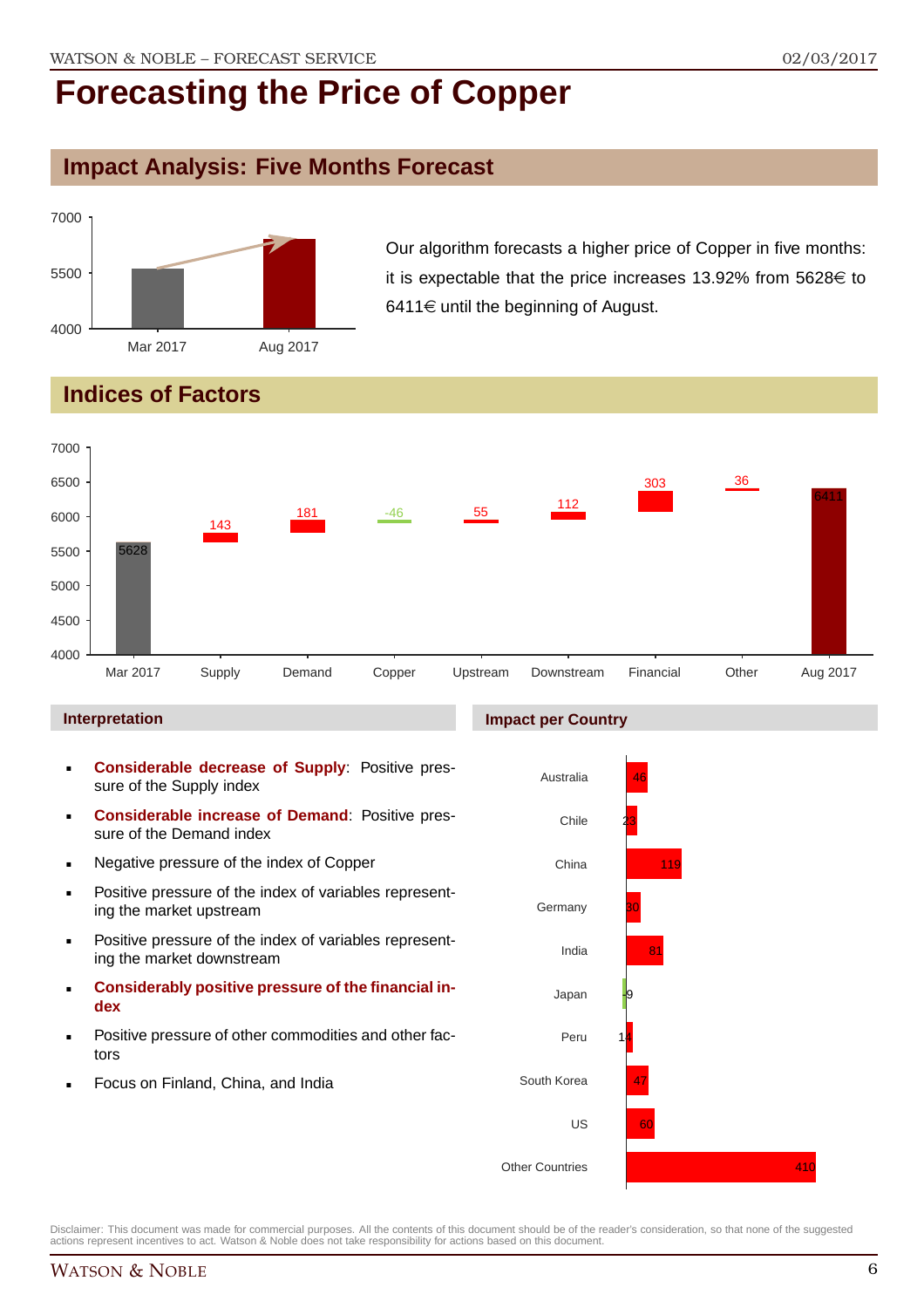## **Impact Analysis: Six Months Forecast**



Our algorithm forecasts a lower price of Copper in six months: it is expectable that the price decreases 12.54% from  $5628 \in$  to  $4922 \in$  until the beginning of September.

## **Indices of Factors**



#### **Interpretation**

- Slight increase of Supply: Negative pressure of the Supply index
- **Considerable increase of Demand**: Positive pressure of the Demand index
- **Considerably negative pressure of the index of Copper**
- **Considerably negative pressure of the index of variables representing the market upstream**
- **Considerably negative pressure of the index of variables representing the market downstream**
- Slightly negative pressure of the financial index
- **Considerably negative pressure of other commodities and other factors**
- Focus on Finland, South Korea, and Japan

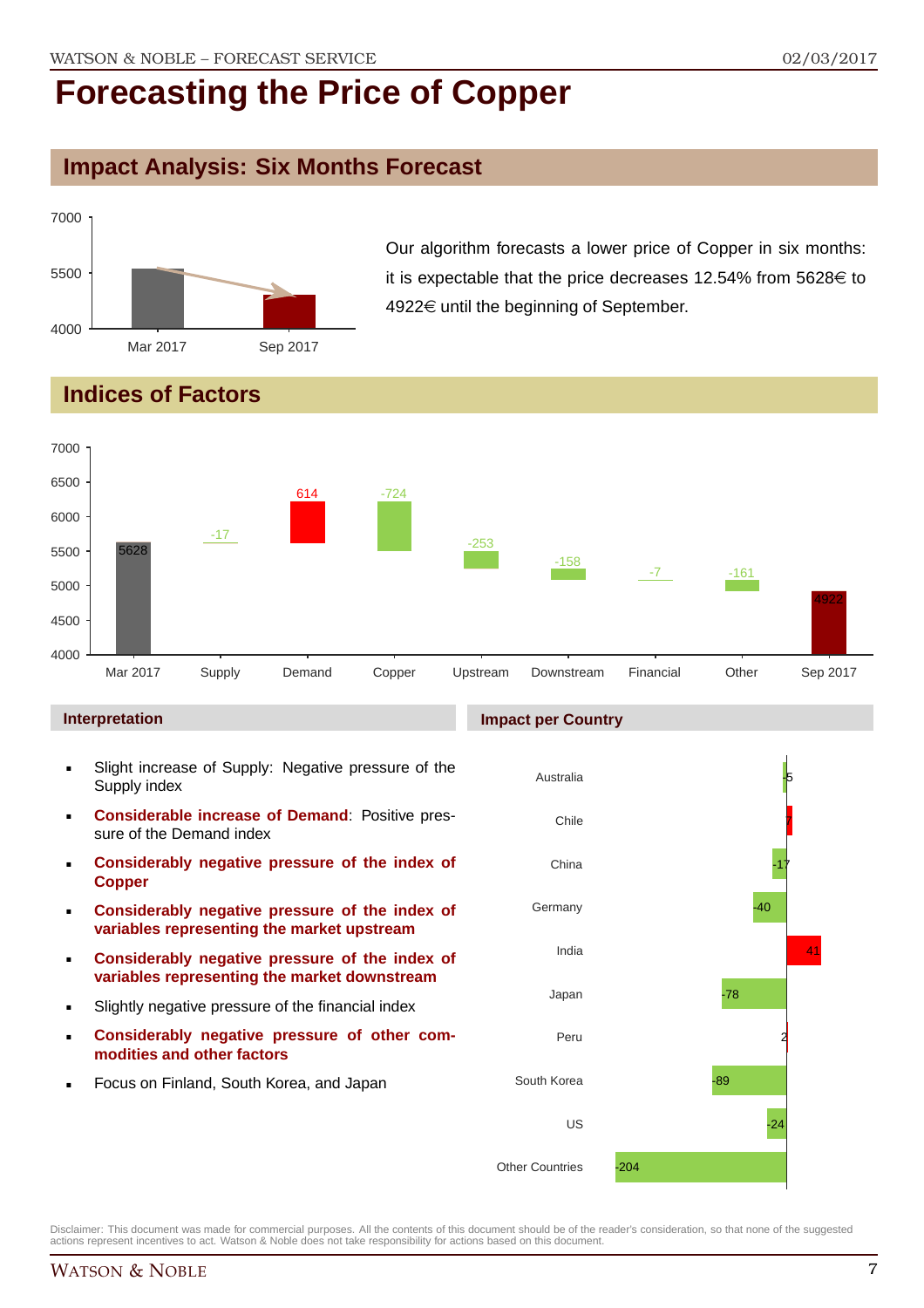## **APPENDIX – Technical Explanation of the Impact Analysis**

In this appendix, we explain the impact analysis of the factors that most contribute for our forecasts.

This Impact Analysis is conducted individually for **each time horizon**, allowing for a distinction between the indices of variables that contribute for our forecasts at short and medium run.

For each time horizon, our analysis has **two components**: first, we present the impact of variables grouped by **indices of factors**; second we present the impact of variables grouped by **indices of countries**.

### **Indices of Factors**

**Indices of factors** are indices of the weighted contributions of the variables grouped in those factors.

**Supply Index:** composed of macroeconomic variables of the producing and exporting countries. It includes variables such as production, exchange rates, inflation, monetary policy, and wages. For example, an increase in wages implies higher production costs which should (in linear, general, and ceteris paribus terms) generate an incentive to increase prices;

**Demand index**: composed of macroeconomic variables of the consuming and importing countries. It includes variables such as production, exchange rates, inflation, monetary policy, and wages. For example, a decrease in a consumer confidence index should (in linear, general, and ceteris paribus terms) increase savings and decrease demand, leading to lower prices;

**Copper Index**: composed of variables related to Copper. It includes variables such as the price of Copper in different regions of the world and exports, imports, and producer prices of Copper in some countries. For example, an increase in the price of Copper in other region may imply an increase in the price of Copper in Europe due to arbitrage movements;

**Upstream index**: composed of variables related to Coal and Copper Ore. It includes variables such as the price and exports, imports, and producer prices of the inputs in some countries. For example, an increase in the price of Coal should (in linear, general, and ceteris paribus terms) generate an increase in the price of Copper;